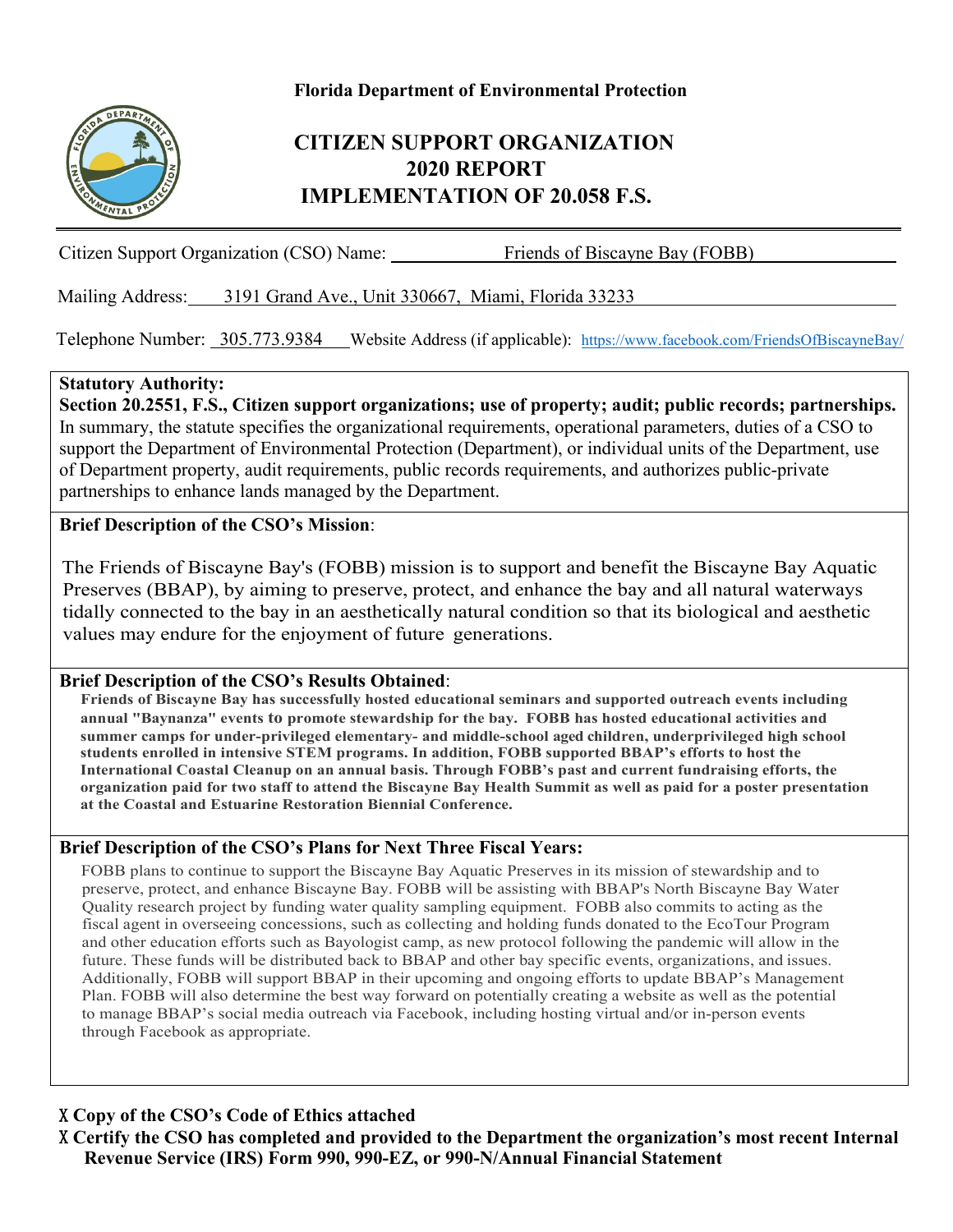## CODE OF ETHICS **Mission**

The Friends of Biscayne Bay (FOBB) is a nonprofit, citizen support organization whose purpose is to support the Biscayne Bay Aquatic Preserves. FOBB advocates for the bay, supports staff trainings and hosts educational and outreach events.



#### **Code of Ethics**

Given its mission, the Friends of Biscayne Bay has adopted a code of ethics to guide its board members, committee members and staff in their conduct when acting on behalf of the Biscayne Bay Aquatic Preserve. The Code contains broad principles reflecting the types of behavior the Friends of Biscayne Bay expects towards constituents, donors, employees, peers and the public.

This policy is not intended as a stand-alone policy. It does not embody the totality of ethical standards, nor does it answer every ethical question or issue that might arise. Rather, it is one element of a broader effort to create and maintain a quality organization that gives ethical conduct the highest priority. This Code will be reviewed periodically.

Board members, committee members and staff should:

1. Listen to our stakeholders and make all reasonable efforts to satisfy their needs and concerns within the scope of our mission, and to strive for excellence and innovation and demonstrate professional respect and responsiveness to constituents, donors and others.

2. Make an effort to understand, respect and support our constituents from other cultures, exemplified by the contributions of our staff and executive leadership, and to contribute to an organizational culture that respects the diverse, individual contributions of staff and leadership.

3. Respect the confidentiality of sensitive information about the Biscayne Bay Aquatic Preserve, its members, constituents, donors, board and employees.

4. Comply with applicable federal, state and local laws, regulations and fiduciary responsibilities in an effort to create transparency in all of our operations.

5. For the board of directors, provide credible and effective oversight to the organization's work without personal bias.

6. Not accept commissions, gifts, payments, loans, promises of future benefits or other items of value from anyone who has or may seek some benefit from the Colorado Nonprofit Association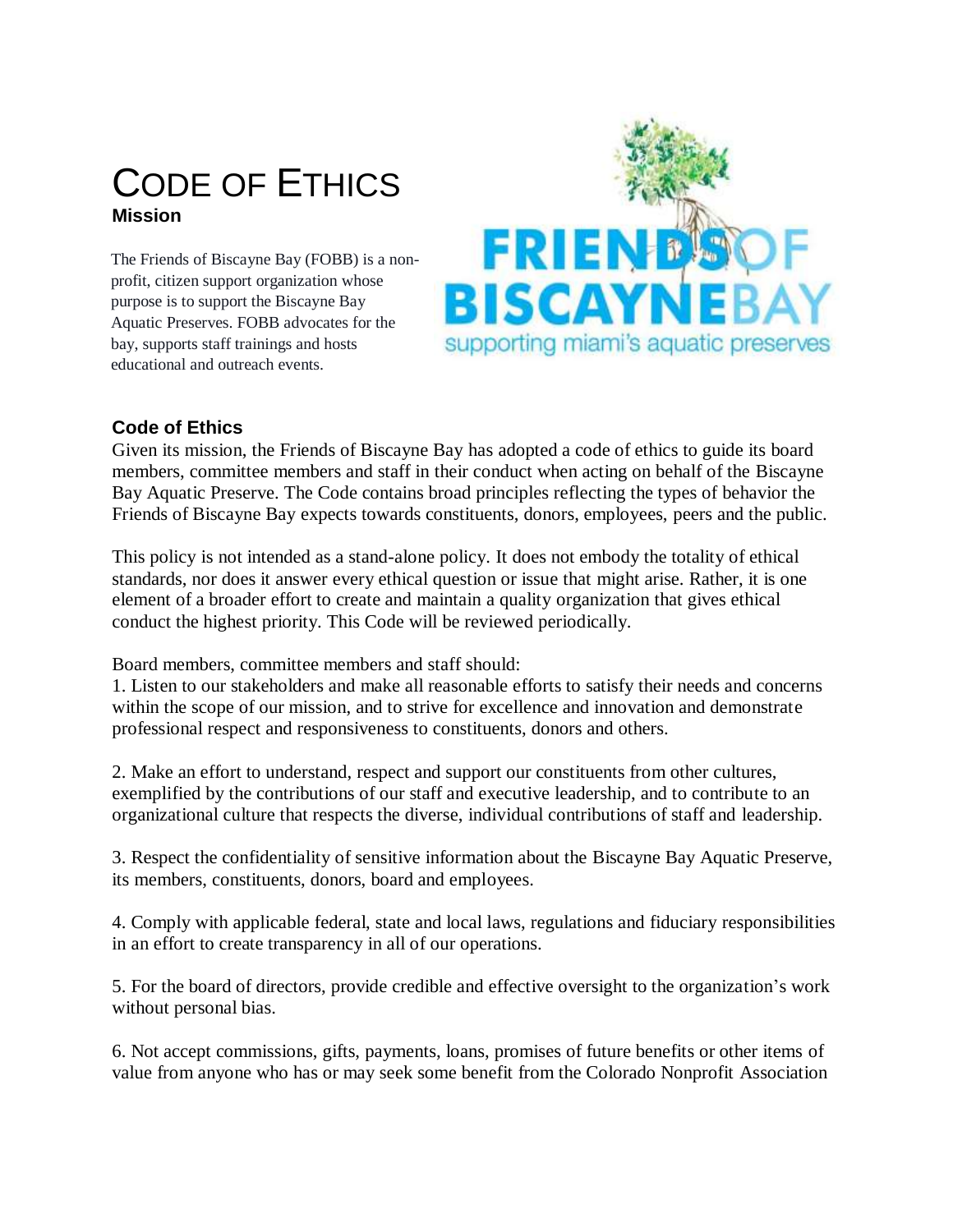in return, other than occasional gifts of nominal value that are in keeping with good business ethics.

7. Abide by the governing documents and policies of the Biscayne Bay Aquatic Preserve.

8. Be accountable for adhering to this Code of Ethics.

9. Implement and follow a Conflict of Interest Policy.

10. Implement and follow a Whistleblower Policy.

11. Act at all times in accordance with the highest ethical standards and in the best interest of the Biscayne Bay Aquatic Preserve, its members, constituents, donors and reputation.

12. Openly and honestly tell the truth.

13. Honor our commitments and promises to the best of our abilities.

14. Appropriately acknowledge contributions from other individuals and organizations who help facilitate our goals.

15. Not be deceptive in our fundraising activities or in prospecting for new members to join the Biscayne Bay Aquatic Preserve.

16. Advocate for all nonprofit organizations, but not for any specific initiative - being respectful to the sector as a whole.

17. Not lobby with the intent to influence individual candidates.

#### **Compliance, Monitoring and Reporting**

The Friends of Biscayne Bay management is responsible for communicating this Code of Ethics to all members of the board of directors, standing committee members, as well as staff, staff interns and staff volunteers and for ensuring its adherence at all times.

Ratified by the Biscayne Bay Aquatic Preserve's Board of Directors on December 10, 2008. (Adapted with the permission of The Donors Forum of Chicago)

# BISCAYNE BAY ACQUATIC PRESERVE CODE OF ETHICS – DISCLOSURE FORM

Individually signed copies of this code of ethics is available upon request